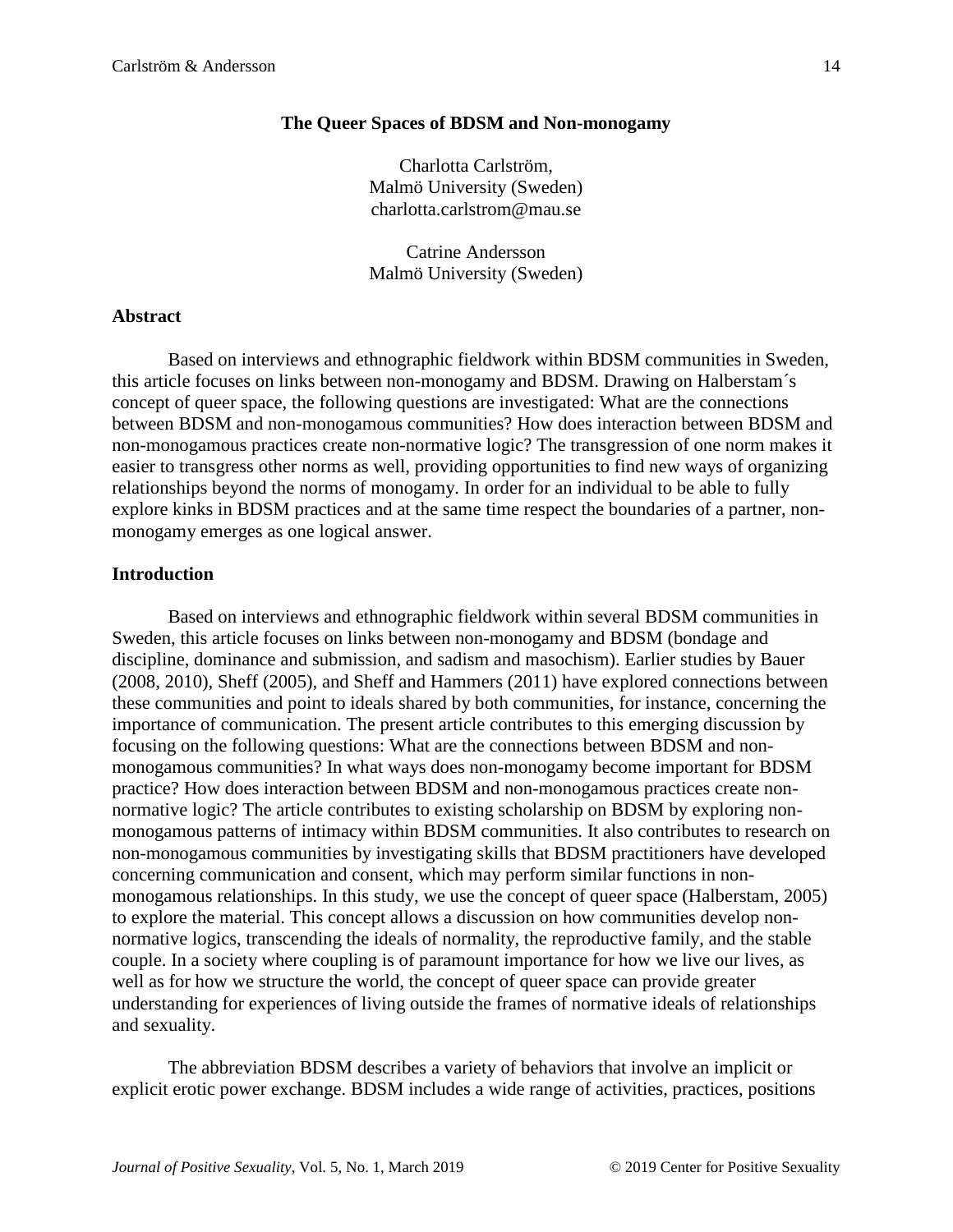and relation types, but also various meanings and purposes (Barker, 2013). It is built on fantasies, daydreams, thoughts and feelings, and the different practices stress taboos, boundaries, prohibitions and social norms (Newmahr, 2010; Weiss, 2011). Practitioners adopt dominant, sadist, submissive, or masochistic roles. If a person wants to be both dominant and submissive, the person is called a switch. For some practitioners, the roles are limited to sexual role-play, while others adopt the roles at all times, also called 24/7 relationships.

In recent years, the research field concerned with BDSM has diversified and studies have looked at these practices from many different angles. Recent studies thus explore issues of communication and consent (Barker, 2013; Bauer, 2008), gender and BDSM (Carlström, 2017; Yost, 2007), as well as BDSM in relation to the surrounding society (Beckmann, 2001; Taylor & Ussher, 2001; Weiss, 2006). Several studies show that BDSM cannot be explained by psychopathology (see for example Richters et al., 2008; Wismeijer & van Assen, 2013; Williams et al., 2017). In their investigation of kink activities as avenues for exploring gender identity and sexual orientation, Sprott and Hadcock (2017) emphasize that kink communities and kink activities can be important elements in healing from shame, isolation and loss.

We use "non-monogamy" as an umbrella concept for a multitude of practices transgressing norms of monogamy. Many of the informants in this study identify with nonmonogamy and use concepts related to non-monogamy to describe their practices, but other ways of conceptualizing non-monogamy also appear in the material, such as living in triads, "borrowing" or simply "practicing" with someone other than one's partner. Previous research has focused on various areas related to non-monogamy, such as sexual orientation (Tweedy, 2011; Haupert et al., 2017), agreements and trust (Wosick-Correa, 2010), emotions and intimacy (Klesse, 2017), media representation (Rambukkana, 2015), and attitudes toward non-monogamy (Séguin, 2017). Several studies (Anapol, 2010; Barker & Langdridge, 2010) point to experiences of discrimination and stigma in relation to non-monogamy. Relatively little research has investigated the relationship between BDSM and non-monogamy, but there are a few studies that deal with the topic. Bauer (2010) has investigated non-monogamous relationships within the BDSM community and notes that "BDSM queers have developed a sexual culture that produces greater awareness of diverse sexual needs in combination with a higher priority on getting them met" (p. 151). Sheff and Hammers (2011) have investigated race, class, and education among polyamorists and kinksters. Finally, an article by Barker (2005) focuses on activism when discussing non-monogamy and BDSM.

# **Methods**

The first author conducted ethnographic fieldwork in 2012 and 2013 within different BDSM communities in Sweden. The fieldwork included interviews, observation and participation in meetings, workshops, pub evenings and club ventures, and resulted in interviews with a total of 29 persons defining themselves as BDSM practitioners, of which 17 defined themselves as polyamorous or non-monogamous. The informants' ages were between 20 and 60. They lived in cities, smaller towns, and in rural areas in different parts of Sweden. Fourteen of them identified as women, fourteen as men, and one as non-binary. Nine identified as dominant and/or sadists, thirteen as submissive and/or masochists, and seven as switches. Twenty of the informants had a university education. Interviews were transcribed in full. We analyzed data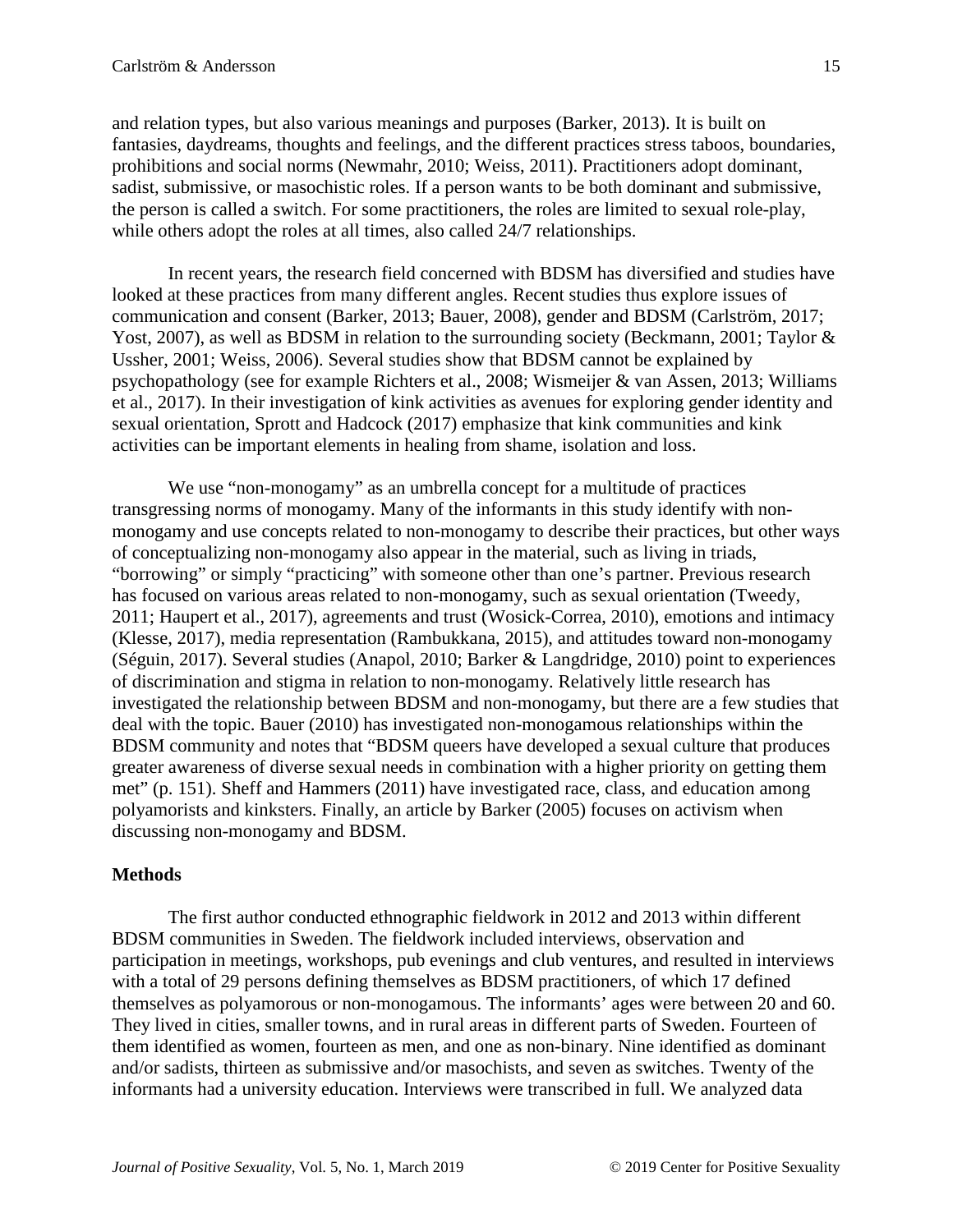using a qualitative analytical method inspired by thematic analysis as described by Hammersley and Atkinson (1983). We then interpreted the different categories and components that were prominent in the material in relation to theoretical perspectives and previous research in the field. The project complies with the ethical guidelines of the Swedish Research Council (Codex, 2012) and was reviewed by the Regional Ethical Review Board.

## **BDSM and Non-monogamous Scenes: Queer Spaces**

The informants describe the relationship between non-monogamy and BDSM in a variety of ways, but several refer to common denominators between these practices. The informants often mention the importance of communication. Both BDSM and non-monogamy are characterized by clear negotiations and explicit agreements. Several informants also refer to the permissive atmosphere they experience as something characteristic of the communities. Some explain how their polyamorous desires grew through BDSM activities. A switch woman says: "If you already differ from the norm, it's easier to be open and explore more. If you break one norm you can break another one." Several informants describe the overlap between the scenes. A polyamorous switch woman points out:

The scenes are blended, probably because of the non-normative approach to relationships. For example, a TPE [total power exchange] relationship is seen as extremely divergent, but also a triangle relationship is different, so it becomes a bit like "we freaks hang out in the corner together." [laughs]

The informant's statements are in line with previous research examining the connection between kink/BDSM communities and non-monogamy. For example, both Barker (2005) and Bauer (2010) suggest that polyamorous and BDSM practitioners share similar values of consensuality, communication, and safety, as well as similar transgressions of standard ways of relating. In Halberstam's words, this could be said to constitute queer spaces—place- and community-making practices that are closely connected to queer subjects, but not in an essential way (Halberstam, 2005). The queer spaces of BDSM and non-monogamy are organizations of community where space is created for living a life that does not fit within the frames of normative ideals of sex and relationships. In a culture strongly characterized by monogamous ideals, BDSM can signify greater freedom because the activities are not seen as infidelity. Practicing BDSM is often of a non-genital character and practitioners may therefore see it as less threatening to primary commitments. Several informants find it important to talk to others about their relations, boundaries, and experiences of jealousy and stigmatization. Many participate in study circles and conversation groups. A submissive woman living with two masters says:

Once a week, I participate in a poly conversation group where we meet and talk about our relationships. We reflect, give and get advice, and support each other. We question and discuss social norms: why do we do what we do? Is it right or wrong and how can we do instead?

The informant here tells us of the importance of having a space in which to discuss and problematize norms and practices. Finding new ways of doing things means going outside the norm, which requires what Halberstam calls "creating non-normative logics" and organizations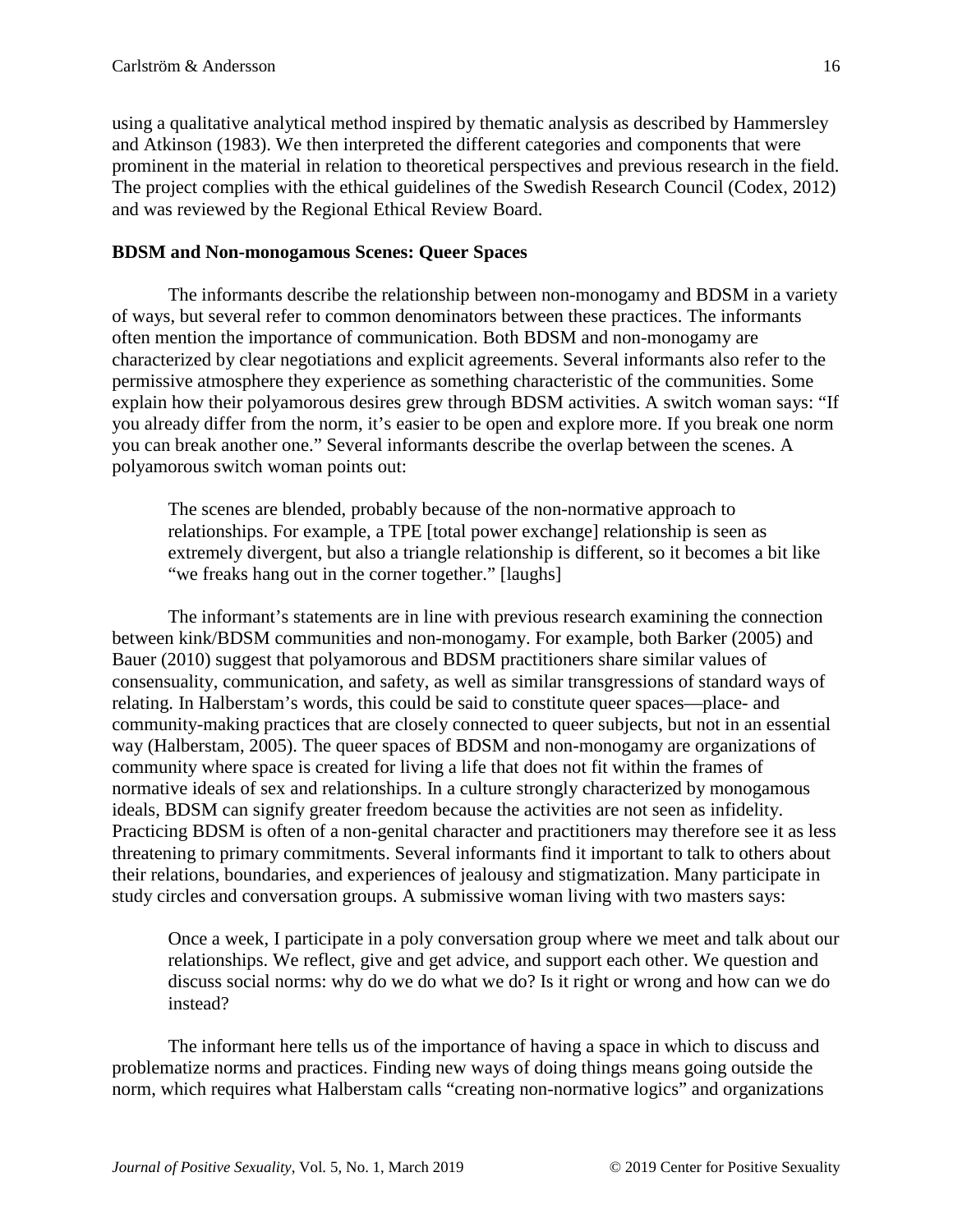of communities (Halberstam, 2005). In the following, we will go on to discuss how the informants create non-normative logics as they discuss the complex interconnections of BDSM desires and practices with non-monogamy.

#### **BDSM Desire and Non-normative/Non-monogamous Logics**

Some informants live with a primary partner and see others to practice BDSM; some live in triads or with several "slaves." For several, non-monogamy and BDSM are integrated parts of their identity and practitioners understand them as a lifestyle. A submissive woman says:

Poly is my identity. It feels like a basic part of me. BDSM is more like something I do. To be open with my poly identity has been very important to me. Since BDSM is so stigmatized, I choose not to be open about my BDSM preference.

The BDSM community provides various opportunities to practice with other people. Several informants explain that they meet other friends to practice BDSM. One informant, selfdefining as male, dominant, and polyamorous says: "It is more common that BDSM practitioners are poly than that poly people are into BDSM. Many practitioners have several aspects of their practice and need different partners to satisfy different desires." In clubs, it is common that people play together. One purpose in involving additional people in the practice can be to learn. Persons who are skilled and have long experience are often seen as high in the hierarchy. A sadist woman says:

There was a guy at the club who was very good at whipping, and he taught others how to whip. He asked if he could borrow my slave because he thought he had a good body to practice on. I replied that only if I can join because I also wanted to learn. And this was probably the best lesson I ever had.

As mentioned above, one reason that open relationships and non-monogamy are widespread in the BDSM community is that one does not expect to find a single partner who can match all of one's kinks. Asked if there is a difference between BDSM and vanilla sex when it comes to jealousy, a dominant man answers:

Yes, for me there is. There may be BDSM practices I feel uncomfortable to perform or which I don't master enough, which means I cannot give my partner full commitment. Then it's better my partner practices with someone else. There is a difference when it comes to vanilla sex. Then you want the feeling of being good enough.

As illustrated by these examples, the informants thus tell quite different stories about how BDSM and non-monogamy are intertwined in their practice. In the excerpts above, they mention how both BDSM and non-monogamy are transgressions of norms, making it easier to break more norms after having broken one. One informant describes non-monogamy as an identity, in contrast to BDSM, which for this informant is rather felt to be a practice. Informants refer to BDSM as being a skill that has to be learned by training with others but also comment on how there can be no expectation of matching each of a partner's kinks, so that non-monogamy becomes necessary to make some BDSM practices possible. The various relationships between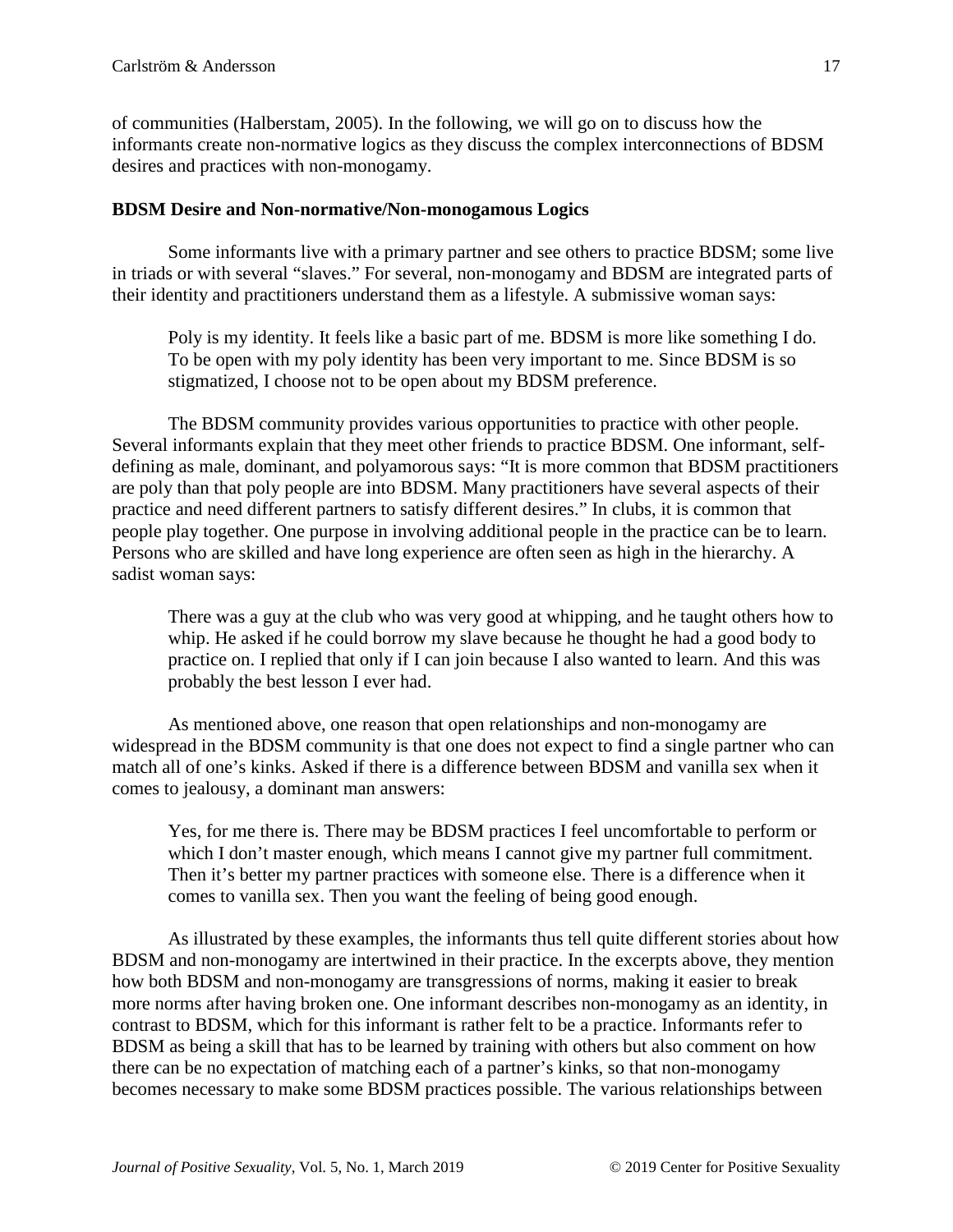non-monogamy and BDSM expressed in these stories thus constitute a form of non-normative logic that offers possible explanations of the relations between these practices. In order to be able to fully explore kinks in your BDSM practices and at the same time respect the boundaries of your partner, non-monogamy emerges as a logical answer. In the same way, to develop specific skills—needed, for instance, for whipping—sharing or borrowing slaves can be necessary to fully explore this part of someone's BDSM practice.

#### **Conclusions**

Queer spaces offer non-normative communities that can counter societal norms of heteronormativity, monogamy, and vanilla sex. In the analysis above, we highlight how the practice of BDSM creates a logic that entails non-monogamy in order to be able to practice all of one's kinks. But this is not the only reason for non-monogamy. The informants also point to how one transgression of norms makes it easier to transgress other norms as well, providing opportunities to find new ways of organizing relationships beyond the norms of monogamy. It is important to understand the relationship between BDSM and non-monogamy since people engaging in non-monogamy and BDSM remain, in Phelan's (2010) words, abject sexual citizens, often unable to claim the relationship rights gained by monogamous vanilla couples. On a societal level, consensual non-monogamies and BDSM practices continue to be demonized, pathologized, and marginalized, with no legal protections for people involved (for example, concerning child-care or relationship status). Broader knowledge of both BDSM and nonmonogamy—and the relationship between the two—may thus contribute to greater understanding and tolerance, helping healthcare professionals to avoid making facile assumptions about the sexual practices of their clients.

#### **References**

- Anapol, D. (2010). *Polyamory in the 21st century*. Lanham, MD: Rowman and Littlefield Publishers.
- Barker, M. (2005). On tops, bottoms and ethical sluts: The place of BDSM and polyamory in lesbian and gay psychology. *Lesbian and Gay Psychology Review*, *6*(2), 124–129.
- Barker, M. (2013). Gender and BDSM revisited. Reflections on a decade of researching kink communities. *Psychology of Women Section Review*, *15*(2), 20–28.
- Barker, M., & Langdridge, D. (2010). *Understanding non-monogamies*. New York: Routledge.
- Bauer, R. (2008). Transgressive and transformative gendered sexual practices and white privileges: The case of the dyke/trans BDSM communities. *Women's Studies Quarterly*, *36*(3), 233–253. https://doi.org/10.1353/wsq.0.0100.
- Bauer, R. (2010). Non-Monogamy in queer BDSM communities: Putting the sex back into alternative relationship practices and discourse. In M. J. Barker & D. Langdridge (Eds.), *Understanding non-monogamies* (pp. 142–153). New York: Routledge
- Beckmann, A. (2001). Deconstructing myths: The social construction of "sadomasochism" versus "subjugated knowledges" of practitioners of consensual "SM." *Journal of Criminal Justice and Popular Culture*, *8*(2), 66–95.
- Carlström, C. (2017). Gender equal BDSM practice—a Swedish paradox? *Psychology & Sexuality*, *8*(4), 268–279.
- Codex (2012). Forskningsetiska principer inom humanistisk – samhällsvetenskaplig forskning (Research ethical principles in the arts and social sciences). Stockholm, Sweden: Swedish Research Council.
- Halberstam, J. (2005). *In a Queer time and place: Transgender bodies, subcultural lives*. New York: New York University Press.